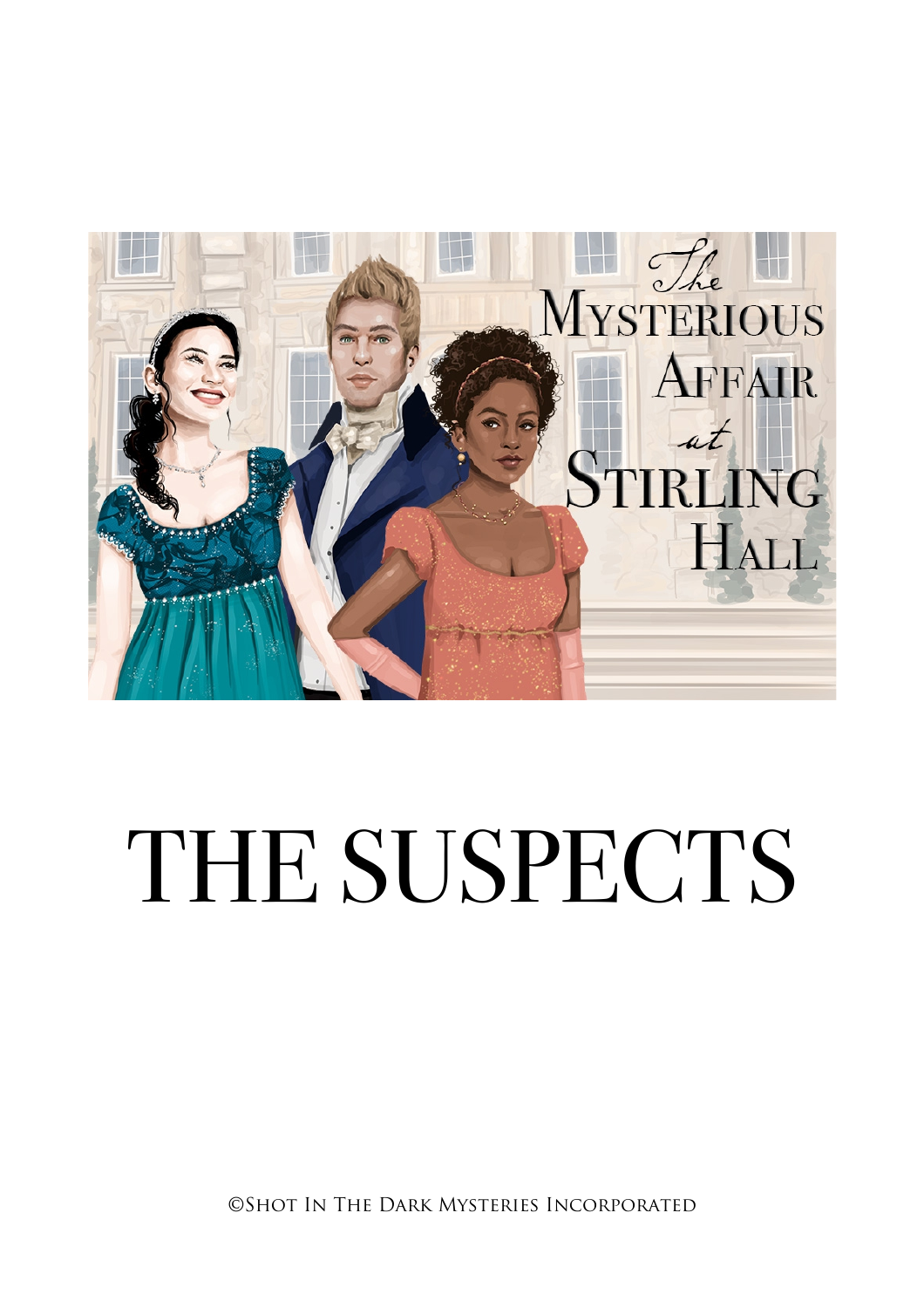# LADY ADELLA WESTBY

Wife of Lord Henry Westby and Lady of Stirling Hall, Lady Westby is class and grace personified. At her husband's side, Lady Westby ensures the running of Stirling Hall. In her spare time, attempts to coordinate the marriage of her daughter, Lady Lila Westby, to be a happy union for her daughter and benefit to the standing of the Westby family as a whole. Lady Westby wears a long dress made from luxurious material, large jewelry and long satin gloves.

#### LORD HENRY WESTBY

Lord Henry Westby is an ex-military man with strong family values, high standards and an infectious amusement toward pomp and circumstance. He takes pride in his integrity and admires that about those with whom he surrounds himself. Lord Westby wears formal white tie attire and walks with an intricately designed, opulent cane.

#### LADY LILA WESTBY

Daughter of Lord and Lady Westby, Lady Lila is the eldest daughter in the family and a progressive thinker. Not satisfied to conform to the ranks society has placed upon her, Lady Lila is a free spirit who struggles to do right by her family responsibilities while still remaining true to her heart's desires. Despite this, Lady Lila acts in a manner befitting to a lady of her position, and is betrothed to the heir to Stirling Hall, Ambrose Haines. Lady Lila wears dresses of rich fabric in the most cutting-edge styles of the day.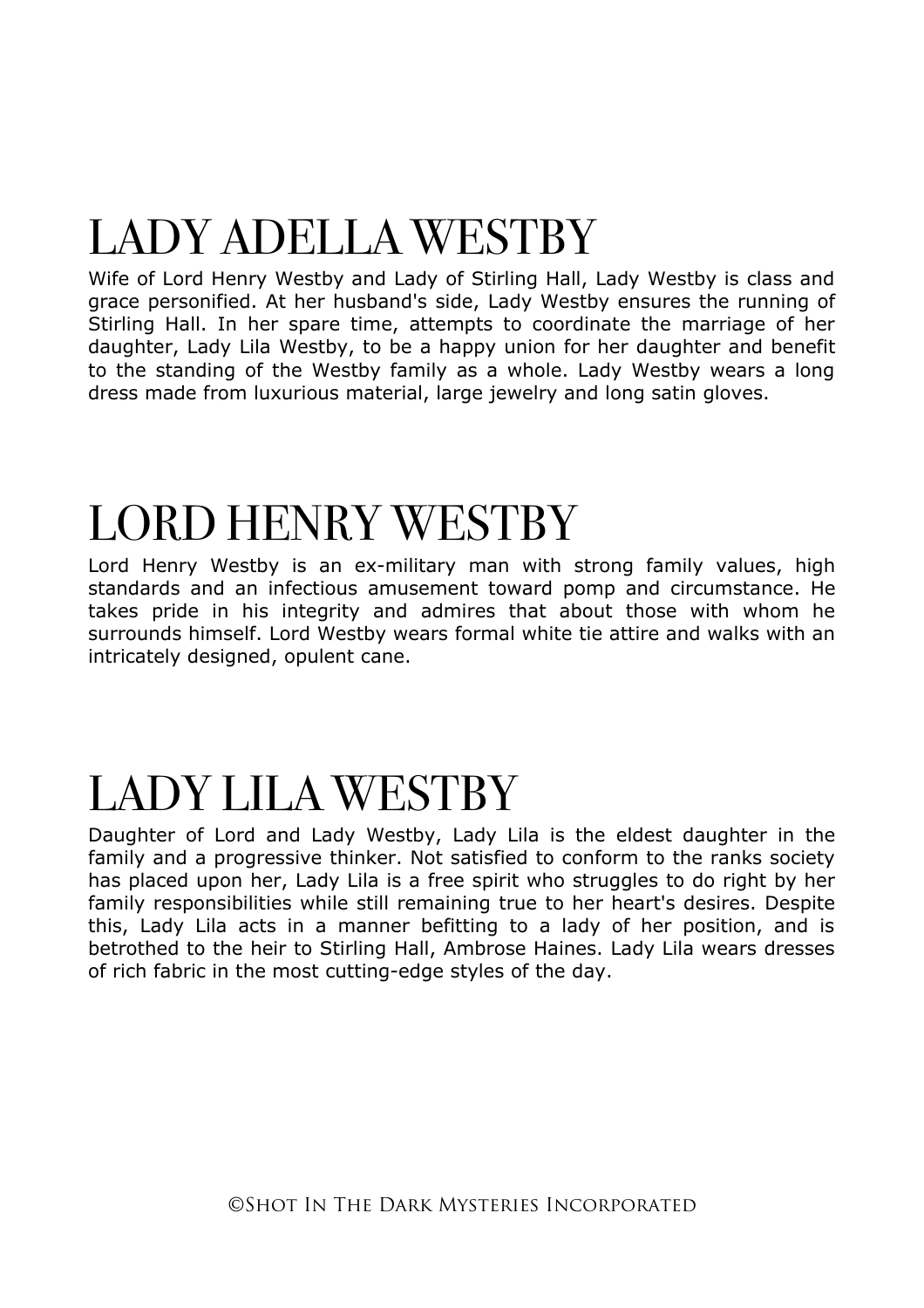## AMBROSE HAINES

Set to inherit the estate, Ambrose Haines is both the savior and villain of Stirling Hall. In spite of the initial ill-feelings toward him from the Westbys, Ambrose has found a happy acceptance in the family and a friend in Lady Lila, with whom he is engaged to be married. Ambrose wears formal white tie attire.

#### EUDORA CRANE

Lady Westby's maid, Eudora Crane is sharp-tongued and deathly serious, yet fiercely devoted to her employer. Below the stairs, she voices her opinions openly, and most times to her co-workers' detriment, yet she remains the height of professionalism before those for whom she works. Eudora wears a plain black dress with white aprons.

#### WALTER EATON

Mr. Eaton is the butler of Stirling Hall, and is in charge of all the staff below the stairs. He is a man of strong integrity and pride in his position, and has served the Westbys for over 25 years. With an infallible devotion to the family, Eaton plans to spend another 25 years in service to Lord and Lady Westby, and with Lady Lila's engagement, has embraced Ambrose Haines as the heir to Stirling Hall. Mr. Eaton wears a suit similar to that of Lord Westby, but of a far lesser quality.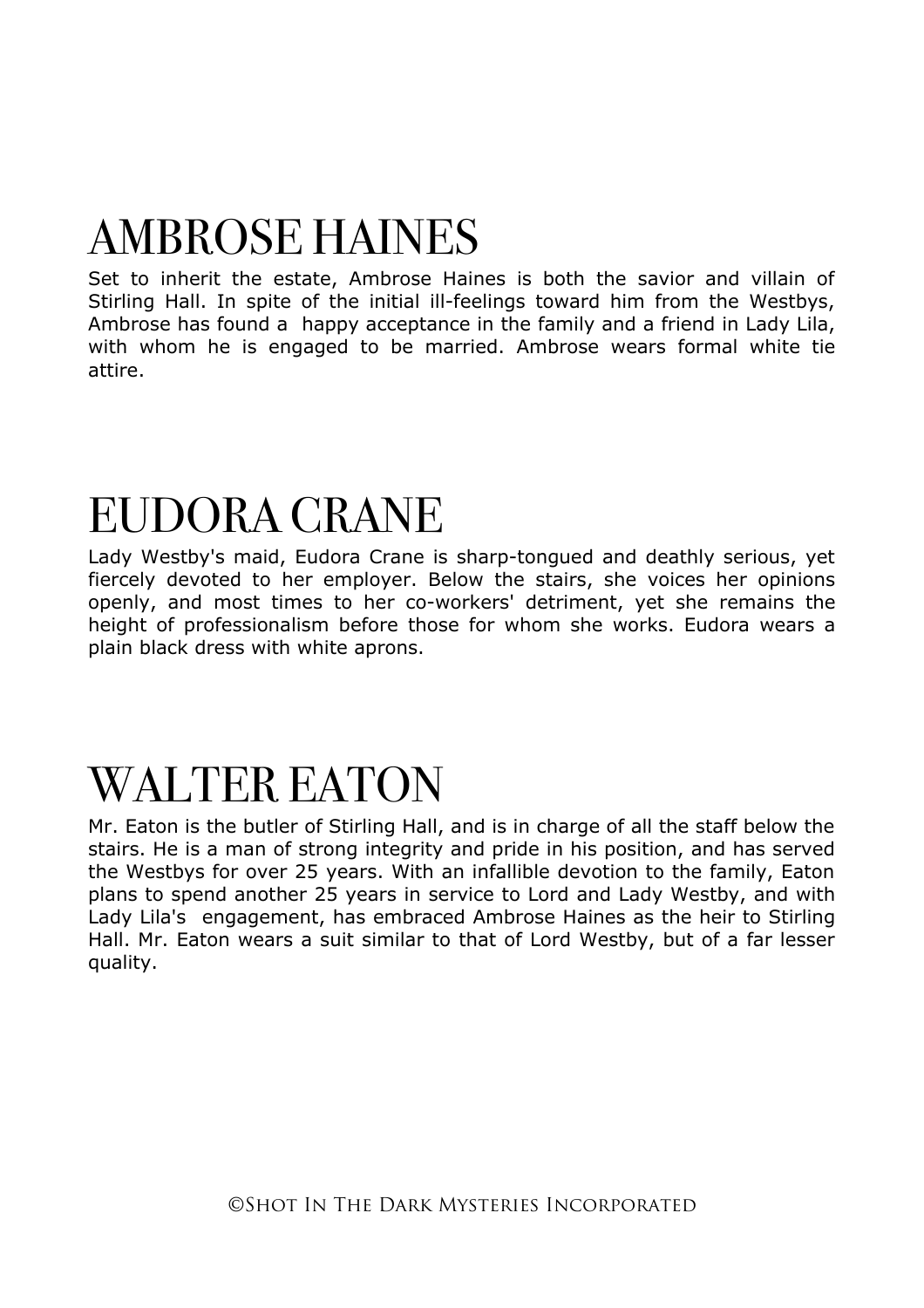# LADY GEORGINA WESTBY

The youngest of the Westby daughters, Lady Georgina is good hearted, but thrives on drama. She always has a tale to tell about the people in the town, or gossips about the ladies who come to court. In spite of this, she aims at the good and is forever trying to orchestrate the live lives of her sisters, even though she has not yet herself been presented at court. Lady Georgina wears dresses of rich fabric in the most cutting-edge styles of the day.

### DR. BUFORD MACY

Dr. Buford Macy is the town doctor and frequently makes house calls to Stirling Hall whenever he is needed. While arrogant, candid and sometimes outright offensive, Buford Macy is a good doctor and has taken care of the Westbys for decades. Buford Macy wears a dress shirt and tie with a white medical jacket and carries a black medical bag.

#### LADY HARRIET WESTBY

The middle of the Westby daughters, Lady Harriet is the plainest of the three. She is agreeable though, and desperate to get out from under the shadow of Stirling Hall and her rank and experience the world. Adventurous yet distinguished, Lady Harriet wears dresses of rich fabric in the most cuttingedge styles of the day.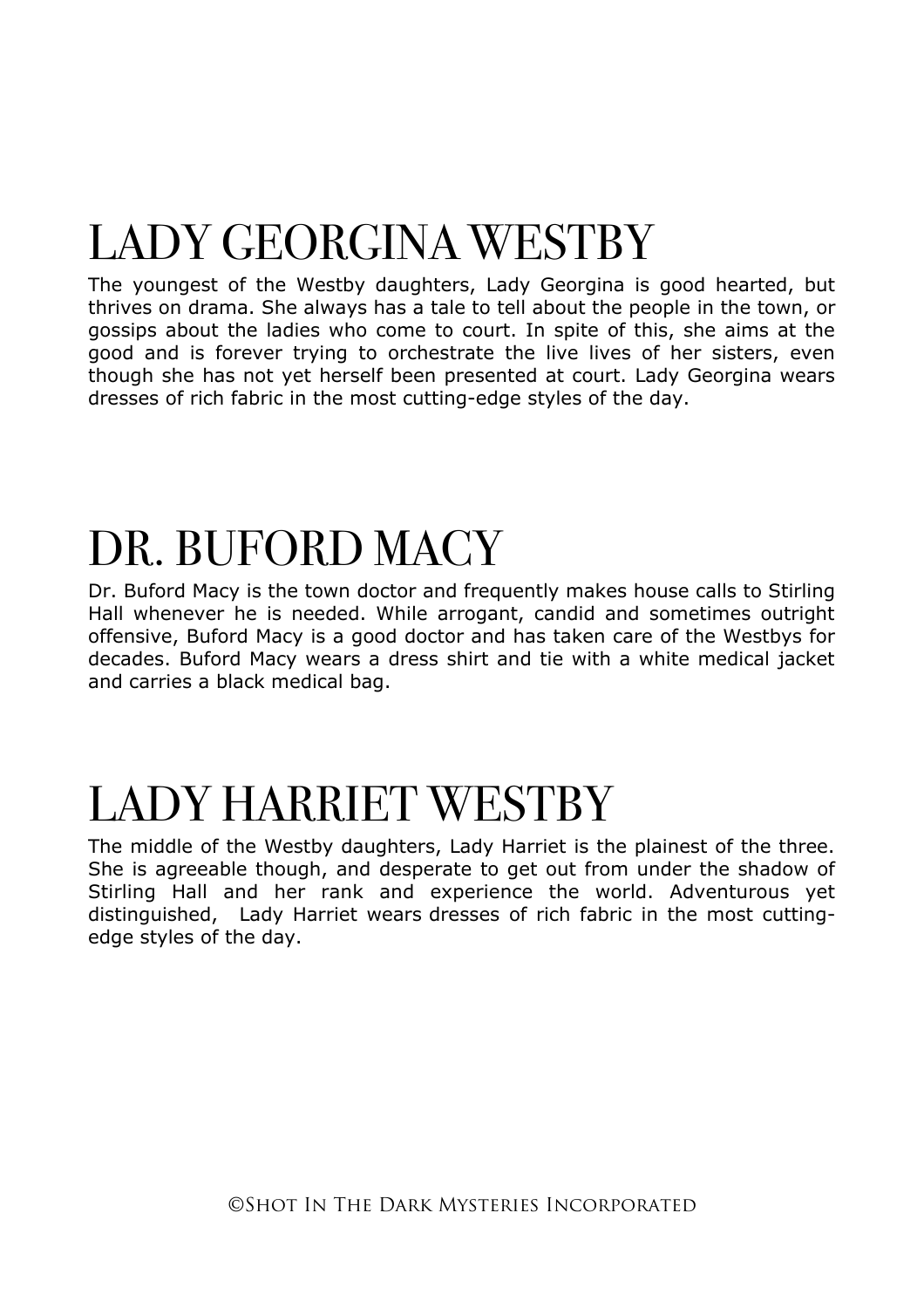## MR. BYRON GILBERT

Mr. Gilbert is a guest at Stirling Hall, and has been staying with The Westbys for a week. He is very well mannered, and most who meet him consider him to be an absolute delight. A single young man with a large financial sum each year, Mr. Gilbert is set to inherit Prestgale Abbey, a large estate not two hours from Stirling Hall. As such, Mr. Gilbert has become a much-sought visitor, and his stay at Stirling Hall has sparked whispers about the fact that his visit may result in the young bachelor finally selecting a wife. Mr. Gilbert wears formal white tie attire.

#### ETTIE O'DELLE

Ettie is Lady Lila's ladies' maid. Soft-spoken and mild-mannered, Ettie is wellliked by both the staff beneath the stairs as well as those in the house. While she is sweet and kind, she can be ruthless when she needs to be, and will quickly scold the other servants if they speak out of turn or against the Westbys. Ettie wears a black dress with white aprons.

#### SETH ALCOTT

Seth Alcott's position in Stirling Hall is First Footman, and he does anything from serving dinner to being a valet for guest who are traveling without a valet of their own. He is stern and proper above the stairs, but below he is known for his sarcasm and levity. While Mr. Gilbert is staying at Stirling Hall, Seth is acting as his valet, in addition to his usual duties. Seth wears a cropped tux jacket with dress whites.